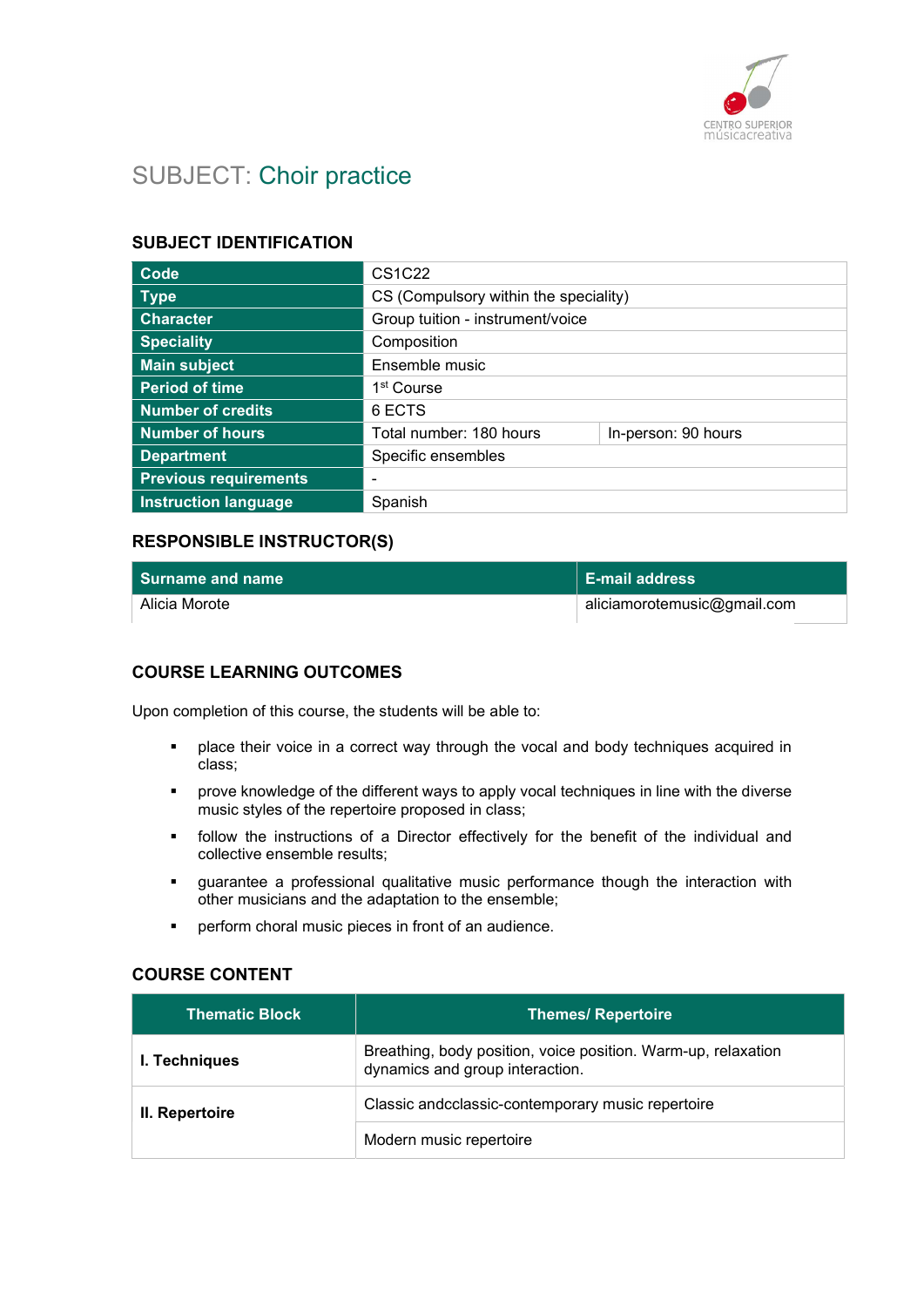

# STUDENT´S STUDY HOURS PLANNING

| <b>Activity type</b>                                           | Total hours         |
|----------------------------------------------------------------|---------------------|
| <b>Rehearsals</b>                                              | 52 hours            |
| Vocal technique                                                | 36 hours            |
| Other mandatory training activities (seminars, workshops etc.) | 8 hours             |
| Attendance to the course concerts                              | 2 hours             |
| <b>Student self-study hours</b>                                | 82 hours            |
| <b>Total studying hours</b>                                    | $90+90 = 180$ hours |

# **METHODOLOGY**

| <b>Practical activities</b>                                                  | Warm-up, reading and memorization of the scores proposed in class.<br>Group dynamics. Follow up of the choir Director instructions.<br>Vocal and body techniques. Practice for a correct vocal and diction<br>position. |
|------------------------------------------------------------------------------|-------------------------------------------------------------------------------------------------------------------------------------------------------------------------------------------------------------------------|
| <b>Other training mandatory</b><br>activities (workshops,<br>seminars, etc.) | Ensemble rehearsals.<br>Concerts preparation.                                                                                                                                                                           |

# ASSESSMENT TOOLS

|                               | Participation: The students must actively participate in class, proving<br>interest and/or understanding of the content covered.                                                                                                         |
|-------------------------------|------------------------------------------------------------------------------------------------------------------------------------------------------------------------------------------------------------------------------------------|
| <b>Theoretical activities</b> | Continuous evaluation: The students must fulfil the requested<br>assignments during the whole academic course, proving research<br>ability and practice synthesis skills concerning theoretical concepts in<br>performance.              |
|                               | Theory exams: The students must take at least two exams throughout<br>the course to prove the theoretical knowledge acquired.                                                                                                            |
|                               | <b>Participation:</b> The students must actively participate in class, proving<br>interest and/or understanding of the content covered.                                                                                                  |
| <b>Practical activities</b>   | Continuous evaluation: The students must fulfil the requested practical<br>assignments during the whole academic course based on to team-<br>work dynamics and also prove writing and oral skills, beside<br>performing skills.          |
|                               | Performance exams: The students must take at least two exams<br>during the academic course in order to show the practical skills<br>acquired and the practical assimilation of the course contents,<br>following the tests instructions. |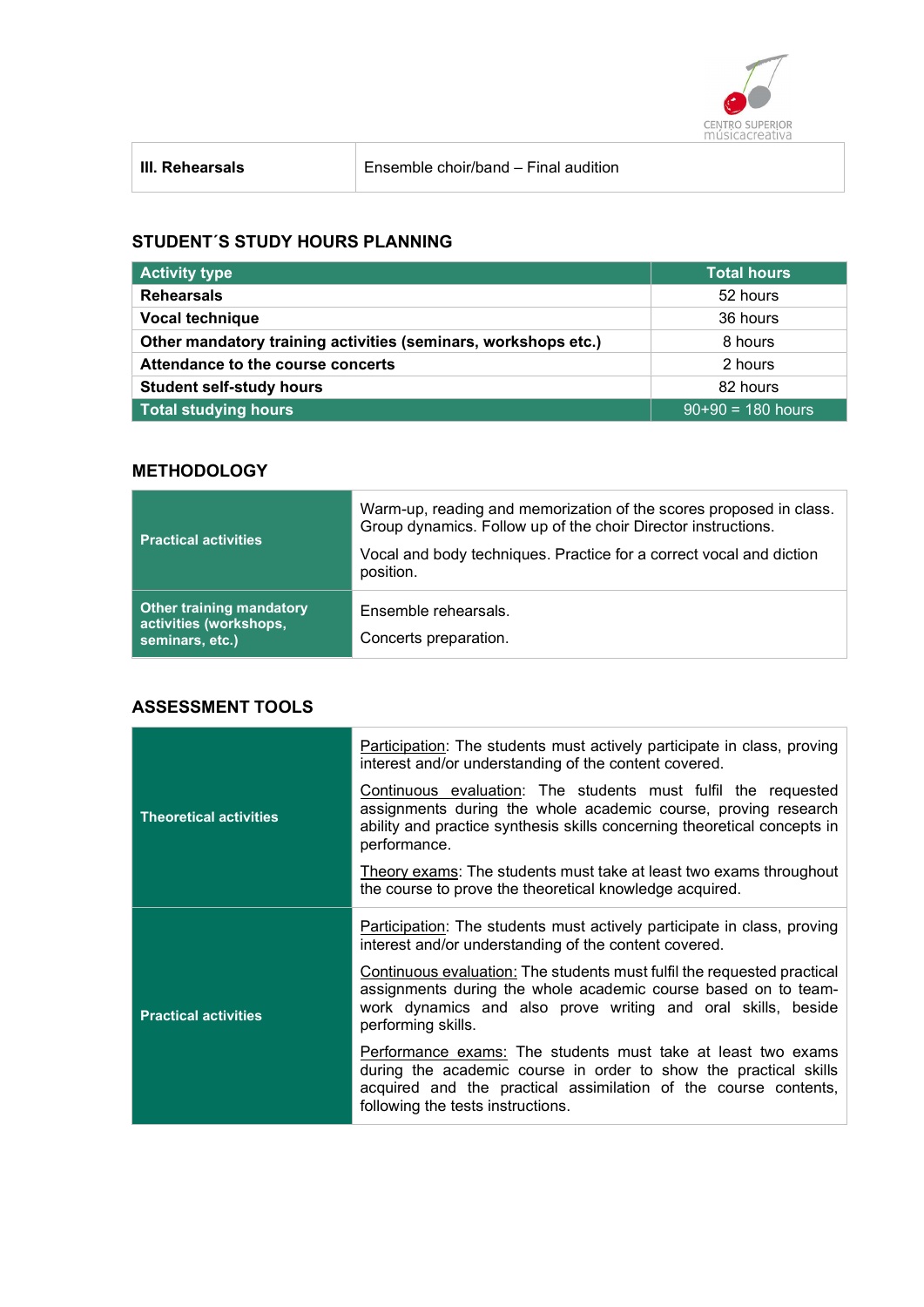

Other educational mandatory activities (workshops, seminars, etc.)

Participation: The students must actively participate in the different relevant events as considered by the instructor or by the degree coordinators.

# ASSESSMENT CRITERIA

|                                                                              | The students must be able to:                                                                                                                                  |
|------------------------------------------------------------------------------|----------------------------------------------------------------------------------------------------------------------------------------------------------------|
|                                                                              | - place their voice in a correct way through the vocal and body<br>techniques acquired in class;                                                               |
|                                                                              | - apply the correct and efficient vocal technique at least in 3 pieces<br>from different styles as proposed in class.                                          |
| <b>Practical activities</b>                                                  | - Follow the instructions of the Director in a efficient way for the<br>benefit of the individual and collective results of the ensemble.                      |
|                                                                              | - Guarantee professional and quality music performance through<br>the interaction with other musicians and the adaptation to the<br>ensemble.                  |
|                                                                              | - Perform satisfactory the choir music pieces studied in front of an<br>audience in the final course audition.                                                 |
| <b>Other training mandatory</b><br>activities (workshops,<br>seminars, etc.) | The students must participate in all the events or seminars<br>proposed by the instructor in relation to the ensemble practice,<br>direction, choir and voice. |

# GRADE DETERMINATION SYSTEM

# Grade determination system in continuous assessment

|                                                     | <b>Grade percentage</b> |
|-----------------------------------------------------|-------------------------|
| Participation                                       | 10%                     |
| Continuous evaluation (vocal technique and reading) | 60%                     |
| Mid-term exam                                       | 10%                     |
| Final exam                                          | <b>20%</b>              |
| Total                                               | 100%                    |

# Grade determination system in cases of loss of continuous assessment right

|            | <b>Grade percentage</b> |
|------------|-------------------------|
| Final exam | 80%                     |
| Total      | 80%                     |

#### Grade determination system for the extraordinary assessment call

|             | Grade percentage |
|-------------|------------------|
| Retake exam | 100%             |
| Total       | 100%             |